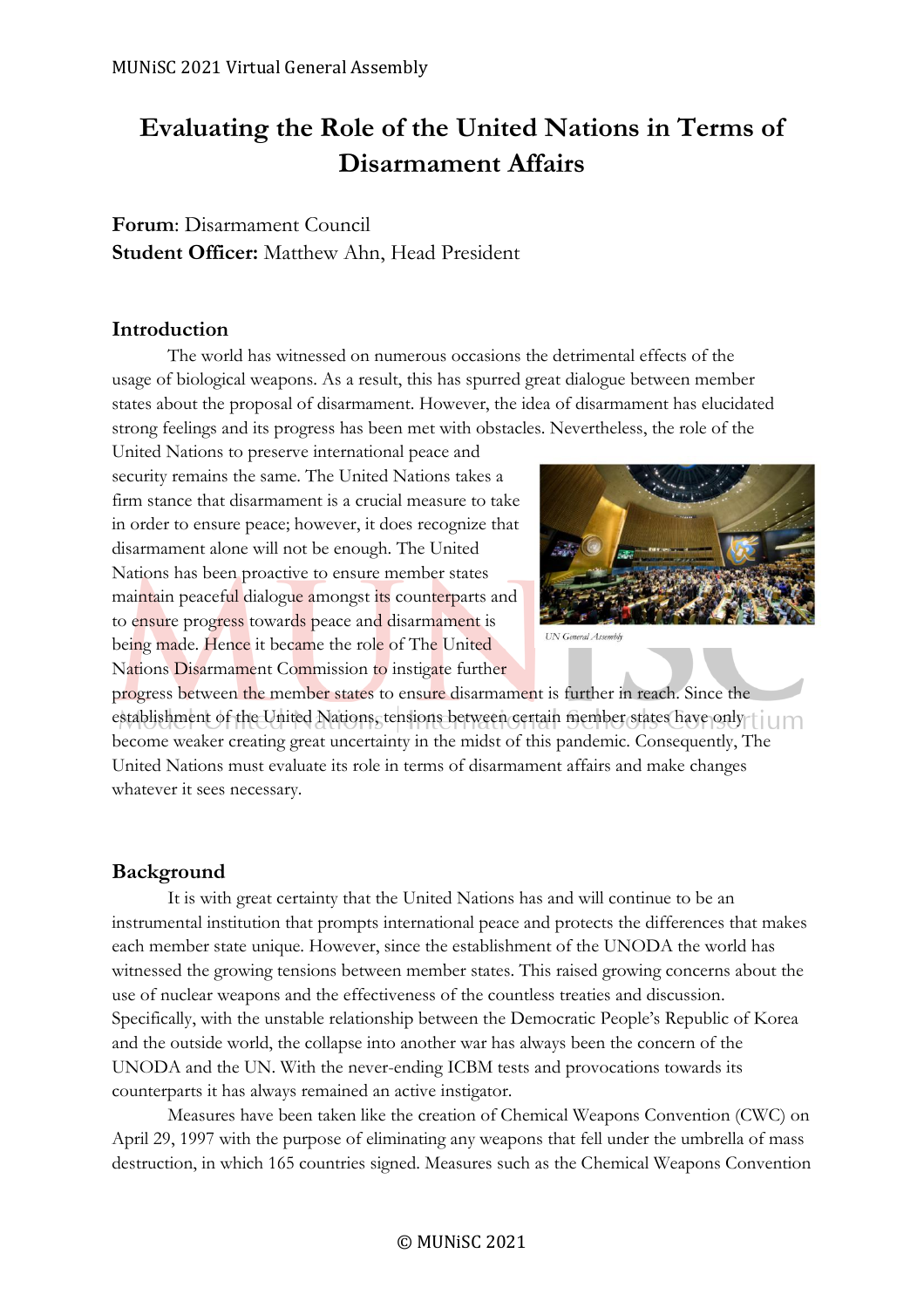#### MUNiSC 2021 Virtual General Assembly

are a matter of great importance, they reaffirm the objectives of the United Nations of maintaining international peace. Another measure taken was the United Nations Security Council Resolution 1540 adopted unanimously in 2004, this resolution reaffirms the global communities' decision to refrain any member states "from providing any form of support to non-State actors that attempt to develop, acquire, manufacture, possess, transport, transfer or use nuclear, chemical or biological weapons and their means of delivery, in particular for terrorist purposes." In addition, Resolution 1540 argues member states to adopt legislation to restrain any efforts to proliferate nuclear, chemical, and biological weapons.

The United Nations Office of Internal Oversight Services was established in 1994 with the objective of assisting and reporting towards the Secretary-General "in fulfilling his internal oversight responsibilities in respect of the resources and staff of the Organization." Since then, the OIOS has made investigations and created annual reports, which includes evaluations and recommendations for certain committees to rethink certain aspects.

On April 6, 2018 the Office of Internal Oversight Services (OIOS) made an inspection and evaluation on the United Nations Office for Disarmament affairs (UNODA) and concluded that though there was progress the OIOS quoted that the UNODA "lacked a deliberate, systematic and holistic approach to strategic planning." UNODA was evaluated by looking at its relevance, effectiveness, efficiency, and cross-cutting issues. Relevance in the sense the "extent to which UNODA identified and responded to stakeholder needs and priorities, and extent of its value-added in the broader landscape of disarmament actors." Effectiveness which looked at the goals in which the UNODA laid out, but also looked at whether the UNODA was able to meet their goals. Efficiency which looked at how the UNODA utilized their resources to reach their objective. Lastly, cross-cutting issues which focus on whether the UNODA took into consideration the various gender issues and cultural issues when making interventions behalf of the UNODA's objective of achieving disarmament. In the annual report the OIOS commended the UNODA in terms of their ability to be "consistent with its mandate and largely responsive to stakeholder needs and was considered a key impartial broker and technical partner on disarmament issues." However, OIOS accented that the UNODA lacked planning and a systemic approach with failure to self-evaluate. Furthermore, the annual report added recommendations to which the UNODA was recommended to take. The recommendations included bolstering "its strategic planning process" and "strengthening the monitoring and selfevaluation."

#### **Problems Raised**

The fifty-eighth General Assembly expressed concerns regarding the growing instability within various regions causing disputes among states' which may result in an arms race further hindering the ability of the United Nation to achieve their objective of maintaining international peace. Large majority of the members universally agree that weapons that fall under the category of mass destruction impose a grave threat to the very existence of humanity and hinder the progress of reconciliation. It can be argued that progress for disarmament has been met with great obstacles and challenges. For example, nationalist tactics and vetoes have hindered attempts to bolster existing treaties such as NPT, BTWC and CCW.

Problems may be raised when delegates hold the interest of their nation above the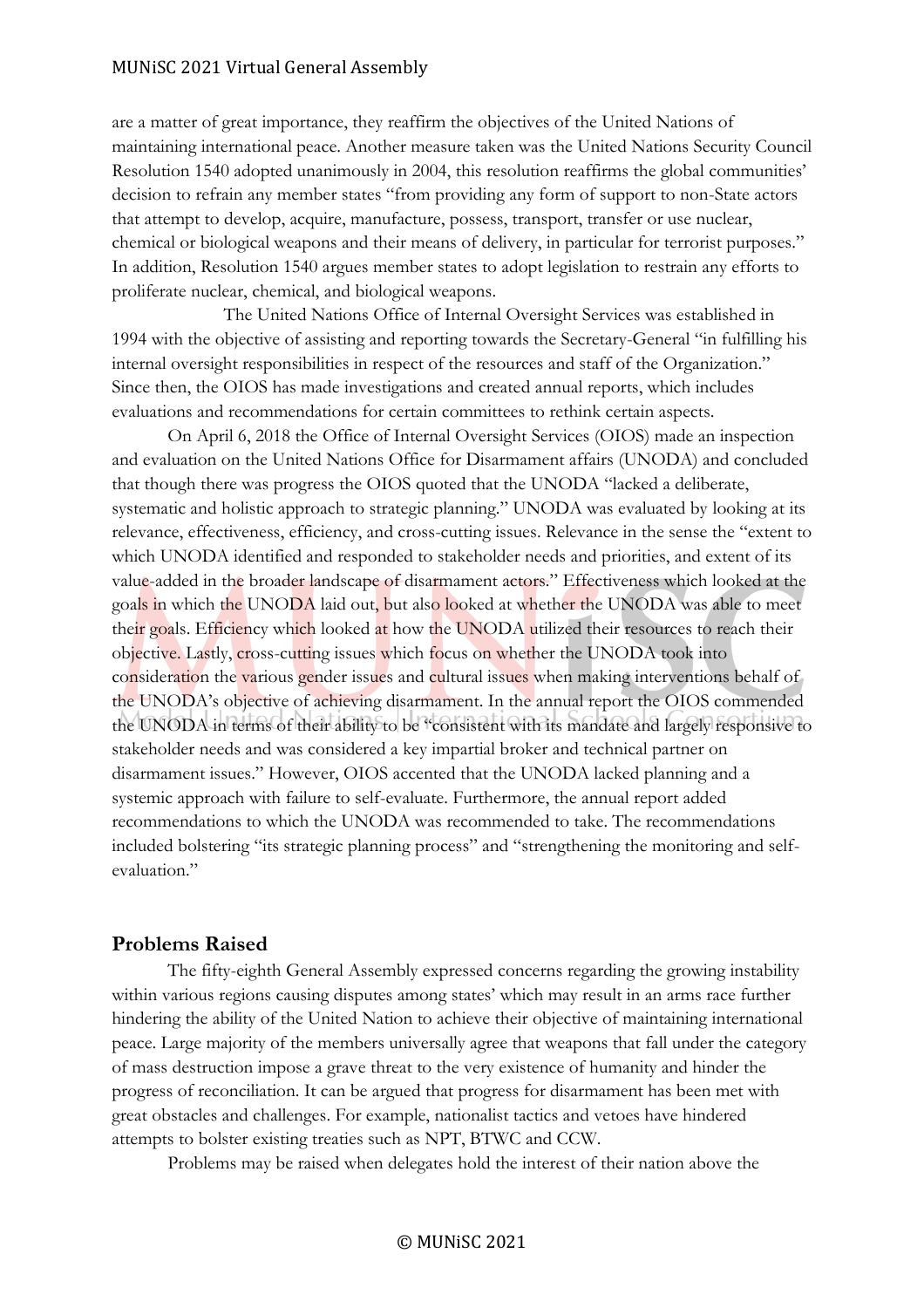#### MUNiSC 2021 Virtual General Assembly

interest of the United Nations. In previous years, First Committee member states were unable to reach consensus on a legal approach to further limiting arms and reaching disarmament. Even when five resolutions were introduced, member states including The United States, Russia, and China accused each other. Furthermore, problems and disputes occur when states use chemical weapons upon their own people to eliminate or achieve their goals. For example, the 7th session of the UN General Assembly First Committee on disarmament and international security expressed concerns regarding North Korea's nuclear program and already existing treaties in place. During the debate, The Chemical Weapons Convention (CWC) received a significant attention during general debate in the wake of the August 2020 position of Lexi Navaly, a Russian opposition leader. Russia became a member of the Biological and Toxin Weapons Convention (BTWC) in 1992; however, it has not demonstrated its commitment on numerous occasions. On November 1, 2006, Alexander Litvenioneok who was a British-naturalized Russian defector and former officer of the Russian FSB was poisoned by radioactive polonium-210. Experts concluded that Litvienok betrayed the FSB and was working for the British intelligence and was a prominent opposition associate of Mr. Putin and his regime. Unfortunately, Alexei Navalny, a Russian opposition leader and a loud critic of Mr. Putin was poisoned but made a recovery. Russia has denied responsibility and allegations that have been made. This has raised serious concerns about the level of legitimacy and commitment Russia has shown and will continue to show in the future.

#### **Definition of Key Terms**

#### *United Nations Office for Disarmament Affairs (UNODA)*

The United Nations Office for Disarmament Affairs was established on January 1, 1998 with the goal of achieving complete disarmament. The UNODA hopes to achieve their objective by taking disarmament measures, such as dialogue, transparency and confidence-building on military matters.

#### *Office of Internal Oversight Services (OIOS)*

Office of Internal Oversight Services is to "assist the Secretary-General in fulfilling his internal oversight responsibilities in respect of the resources and staff of the Organization." Furthermore, it creates annual reports through which evaluations are conducted and concerns are addressed.

#### **Possible Solutions**

As the UNODA carries the responsibility of achieving disarmament, it is crucial to evaluate the role of the United Nations in the progress made so far. Some of the proposals may be include but are not limited to:

- 1. Working alongside the OIOS to track areas of the UNODA that are successful and not. In addition, the UNODA and other organs of the UN should adjust it sees apt depending on the annual report published by the OIOS.
- 2. Reaffirming the values of this establishment through the meetings it hopes to have with member states. In addition, meetings should revolve around the topic of evaluating the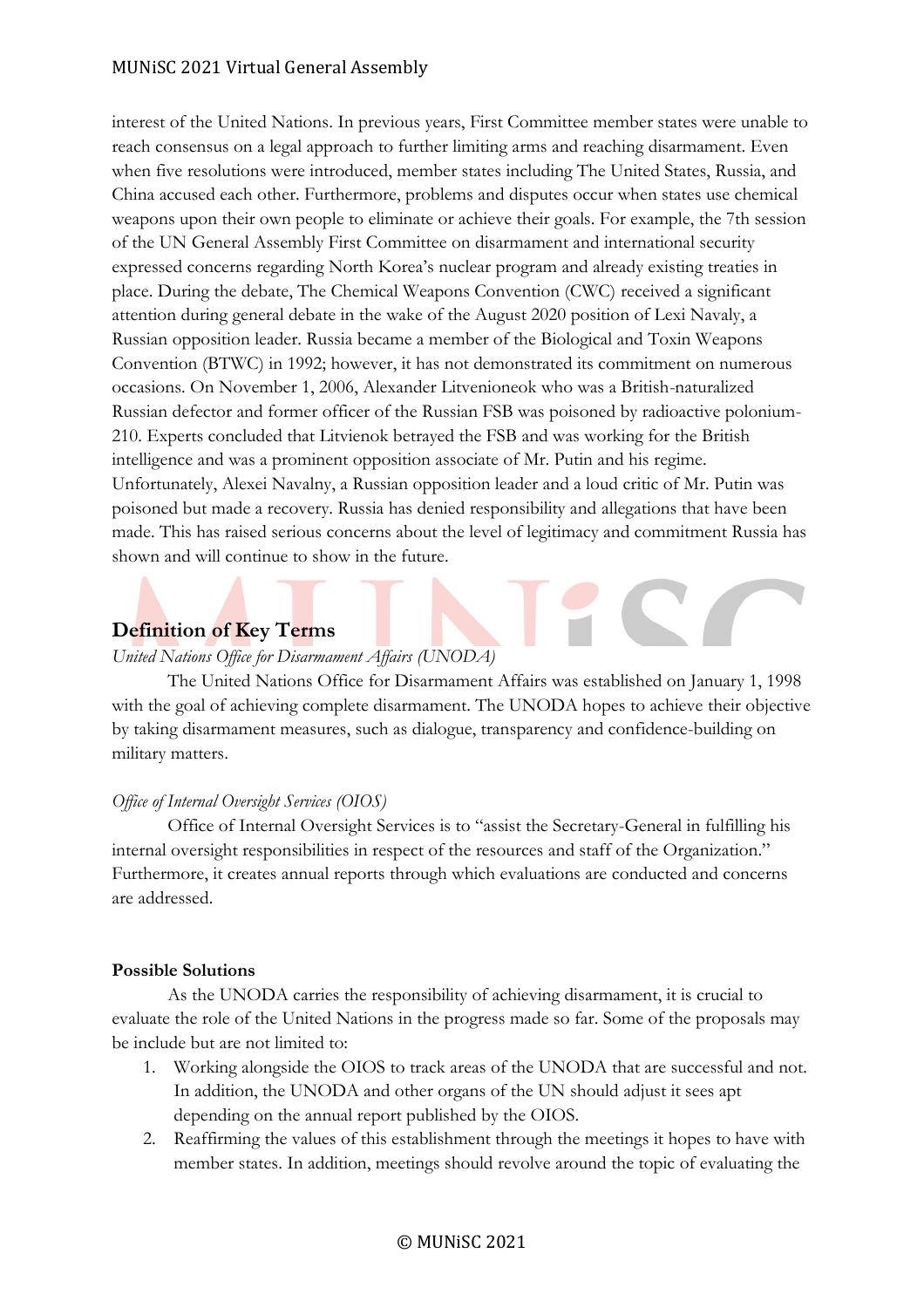role of the United Nations in Terms of Disarmament Affairs.

- 3. Urging member states to host and attend more summits annually amongst member states with the hopes of reconciliation.
- 4. Recommends the United Nation General Assembly to ask individual member states' heads of state to focus on the topic of evaluating the role of the United Nations in terms of Disarmament Affairs when making their speech during the opening session of the General Assembly.
- 5. Recommends member states to submit annual reports on the United Nations and its works evolving Disarmament Affairs.

# Model United Nations | International Schools Consortium